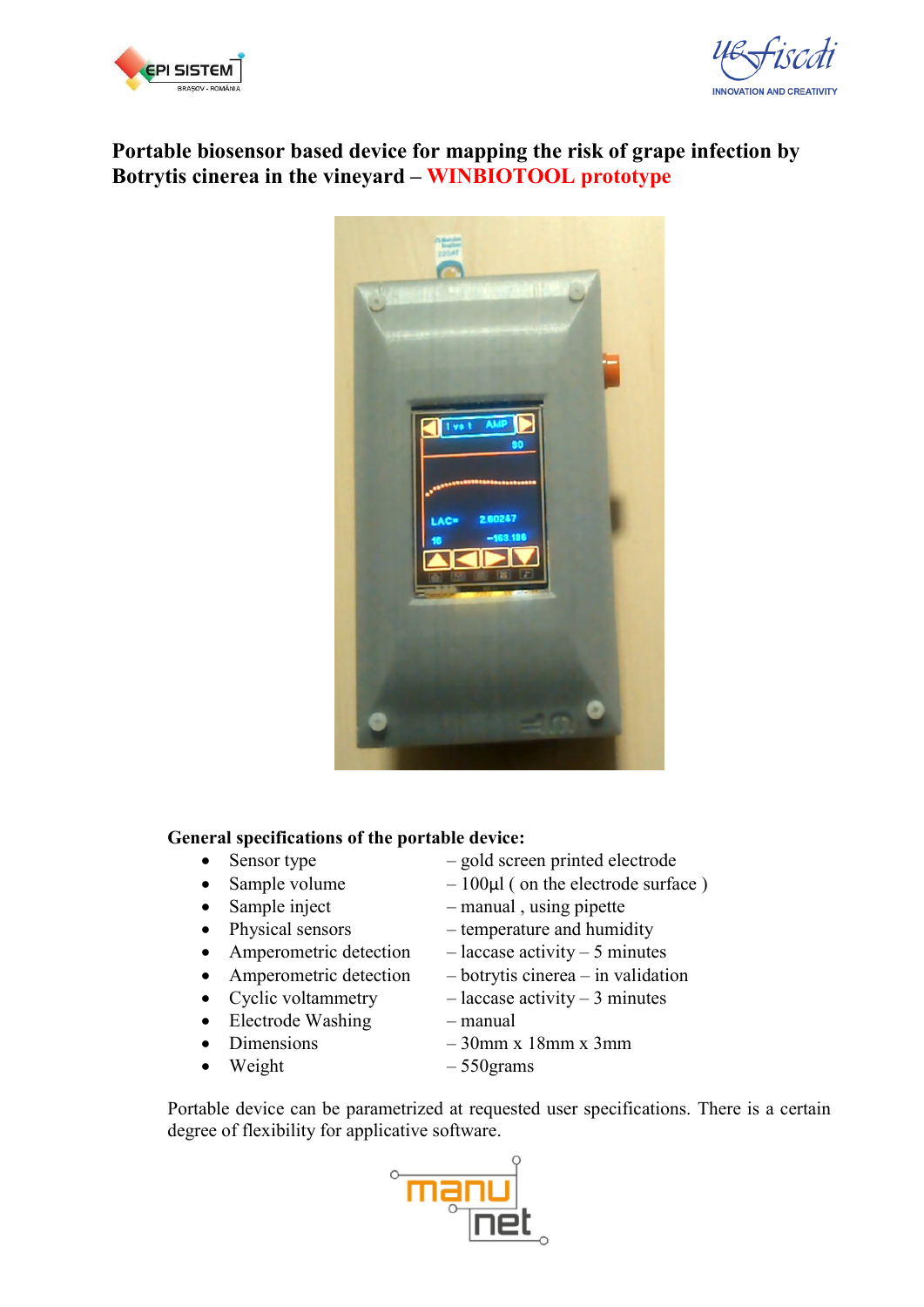



Prototype includes the following modules :

- Amperometric Measurement 1 channel
	- Voltametric Measurement  $-1$  channel
- 
- Localization GPS Module
- 
- 
- 
- Analogic measurement temperature, humidity and battery
	-
	- Power low voltage (3.7V, LiPo battery)

These modules are integrated in a portable device capable to measure in vineyard, establish the GPS position and offer the electrochemical response of the biosensor.



Main functionalities of the embedded software are :

- Graphic user interface structured on applicative menus options available
- Measuring with physical sensors customization available, analog  $&$  digital
- Amperometric detection customization available
- Voltametric detection customization available
- Communication capabilities several directives available

Embedded software developed in C language, performing GUI for user friendly experience.

Device integrates ARM CORTEX-M3 microcontrollers (Cypress-PSOC 5, ADuCM355-PICO, STM32F103) using customized firmware and embedded platforms that allows electrochemical measurements at low cost.